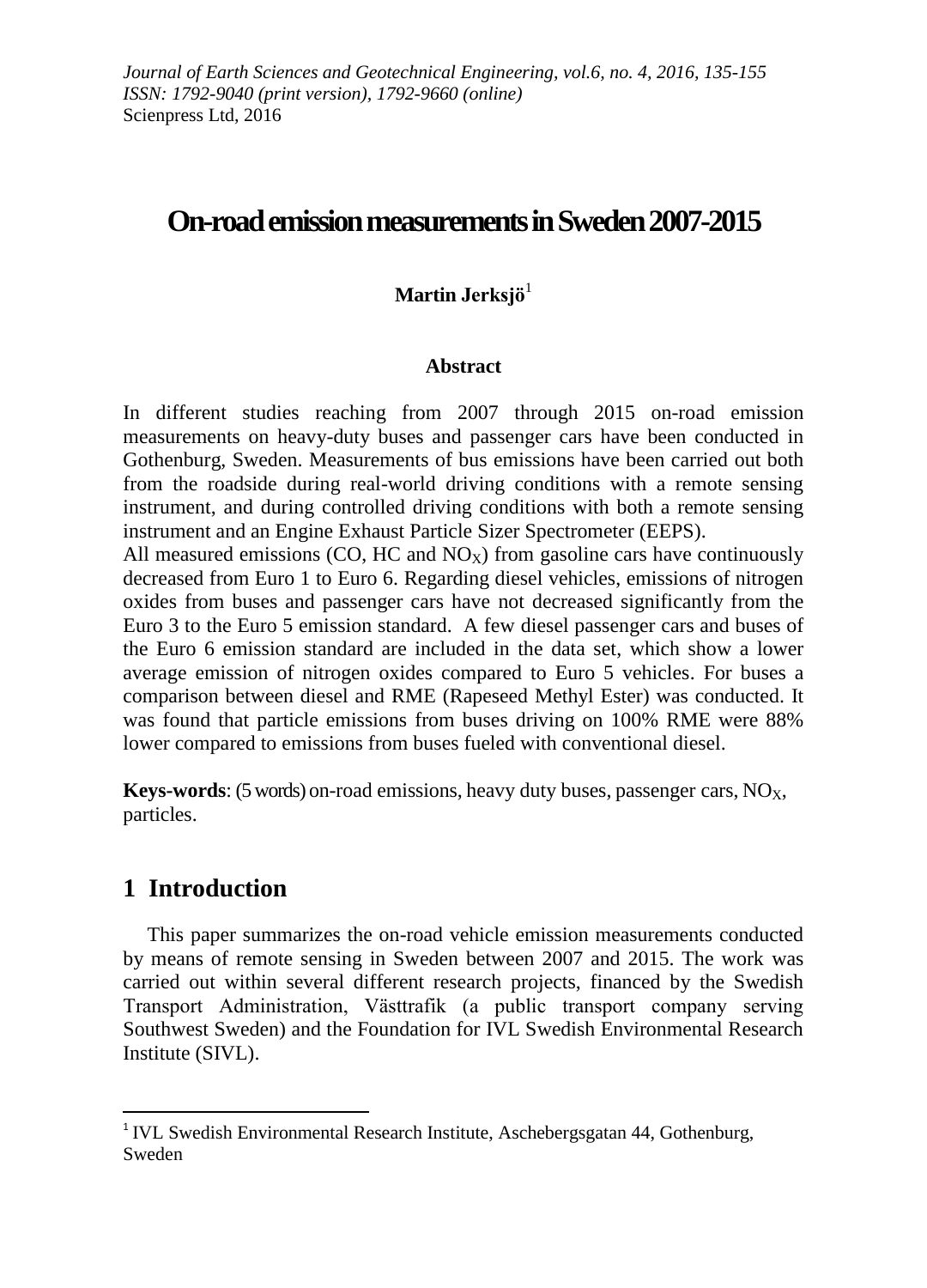## **2 Background**

In the summer of 2007, a series of remote sensing measurements were conducted in Gothenburg by means of the fourth generation of the Denver University FEAT instrument, the first remote sensor measuring  $NO<sub>2</sub>$  ("FEAT 4"). Apart from  $NO_2$ , this instrument measures CO, HC, opacity, NO, NH<sub>3</sub> and  $SO_2$ . This instrument has been described in detail earlier by e.g. Burgard *et al.* (2006). Measurements were carried out at four different sites, of which three had mixed traffic (with respect to vehicle categories), and the fourth site was a road operated by buses only. The main objective of the 2007 study was to measure on-road  $NO<sub>X</sub>$ and  $NO<sub>2</sub>$  emissions for the first time in Sweden, and to gather on-road emission data in general for validation of the ARTEMIS/HBEFA emission models (Sjödin and Jerksjö, 2008). After the 2007 study (2010-2015), the main focus of the onroad emission/remote sensing studies in Sweden has been to measure emissions from heavy duty buses operating for public transport services. The main purpose of these measurements – carried out during controlled driving conditions – has been to screen the bus fleet for high-emitters, and to find out how reliable and useful remote sensing is for this purpose. Most of the measurements have been conducted with an RSD AccuScan RSD 3000 instrument, which measures HC, CO, NO and opacity, along with an EEPS (Engine Exhaust Particle Spectrometer) for particle measurements (number and mass divided by particle size). However, in the summer of 2014, the Denver University FEAT 4 instrument was hired by IVL again, both for the controlled measurements on buses and for a series of roadside measurements on mixed traffic. The measurements 2010-2015 have resulted in emission data for 218 unique buses, the roadside measurements in 2007 and 2014 excluded. Among the 218 buses, different Euro classes, model years, fuels, exhaust after-treatment systems, etc., are represented. The number of Euro VI buses measured was 15 (two methane fueled, nine RME fueled and four electrical hybrids fueled with RME). The measurements have been carried out at 17 different bus depots in Southwest Sweden, of which some has been visited more than once. The measurements with the FEAT 4 instrument were conducted at two of the bus operators and during a five day roadside measurement campaign. In this paper no analysis regarding high-emitters is presented, instead emissions from vehicles representing different Euro standards and operating on different fuels are compared.

## **3 Bus emissions during controlled driving conditions**

#### **Experimental**

Emissions from the buses were measured during full throttle accelerations from stand still. Prior to the test, a warm-up route was driven, typically 5-10 minutes, to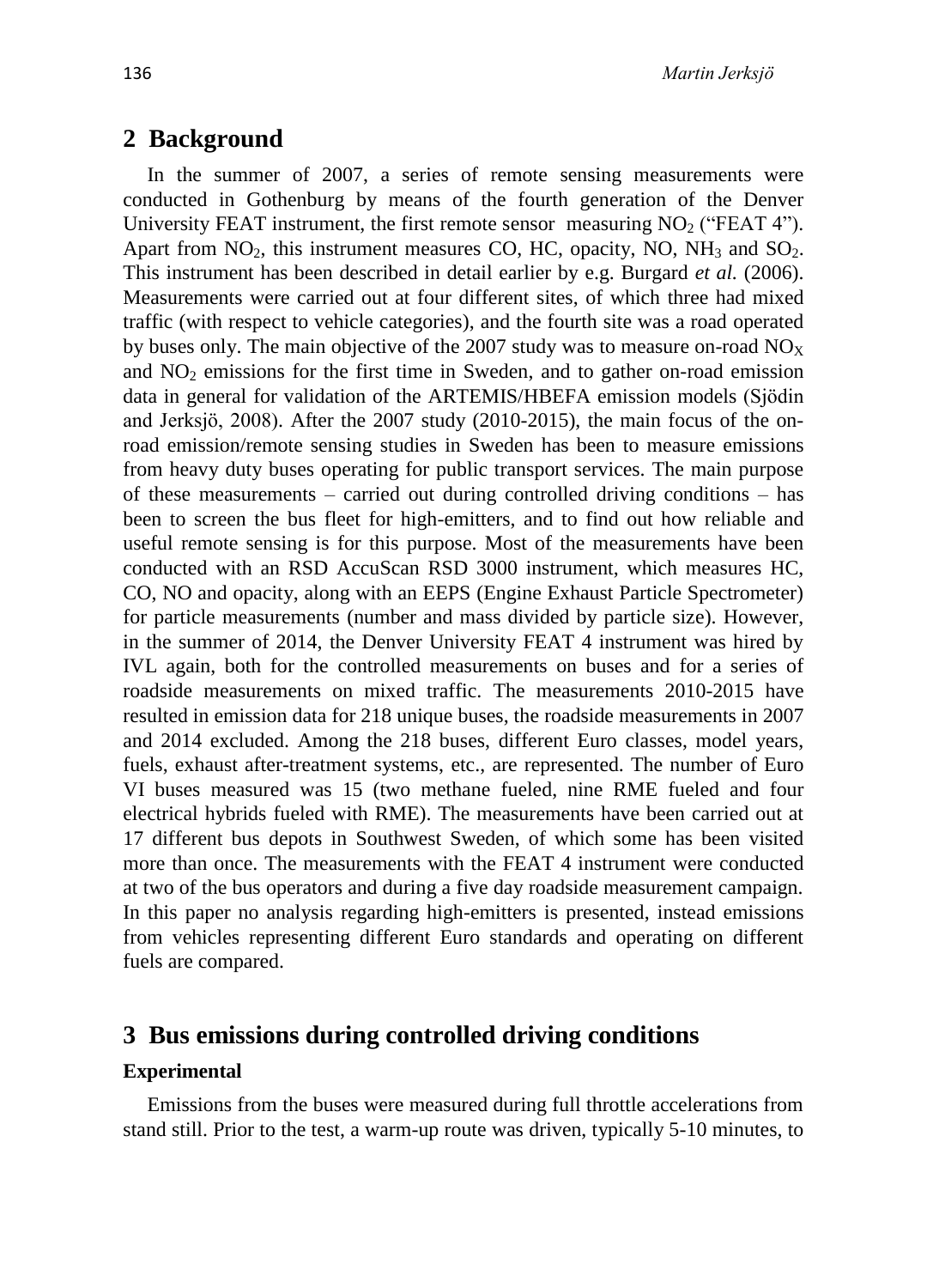prevent cold engines. The length and driving conditions during the warm-up routes varied depending on where the buses were stationed. After being warmed up, the bus stops right before the instrument set-up. On a given signal it accelerates, passing the instruments and the emissions are measured. After the first measurement the bus turns to do a few more accelerations past the instruments until at least three valid measurements have been obtained. The aim has been to test ten buses at each bus garage; this is often accomplished during a workday including time for the set-up of instruments. The testing conditions are similar to conditions when buses accelerate in real-traffic, e.g. from a bus stop or a traffic light. This means that the measured emissions are representative for "stop and go" traffic normally occurring in city centers, but not for emissions during e.g. motorway driving.

The gaseous species have been measured using either of two different remote sensing instruments. Both instruments generate a light beam across the driving lane and measure concentration ratios of the pollutants to the concentration of CO2 by measuring absorption at certain wavelengths used for detecting each species. Relating pollutant concentrations to CO2 facilitates quantitative measurements of pollutant emissions despite not knowing the extent of exhaust gas dilution. Emissions measured by remote sensing are often expressed as ratios to CO2, or mass of pollutant per mass of fuel. In this report the latter is used.

Most measurements were performed with an AccuScan RSD-3000 instrument. One main drawback of this instrument is its inability to measure NO2 and therefore it only measures a part of the total NOx emissions. The NO2 / NOXratio varies between different manufacturers, emission standards and exhaust aftertreatment systems, and in some cases the total NOx emissions is dominated by NO, and primary emitted NO2 only contributes to a few percent. In other cases though, the shares of NO, and primary emitted NO2 are equal. If there is a good knowledge of NO2/NOx -ratios by certain exhaust aftertreatment systems etc., total NOx can be estimated by only measuring NO, but preferably both NO and NO2 should be measured. For measuring NO2 the Denver FEAT was used.

Both the AccuScan RSD-3000 and the Denver FEAT also measures opacity in the IR-range. This parameter gives an approximation of the particle emissions but it was not evaluated in this study since it is considered to be a too uncertain estimate of the particle emissions. Instead an EEPS (Engine Exhaust Particle Sizer Spectrometer, TSI Inc. Model 3090) was used. This instrument measures the number size distribution of particles in the range from 5.6 to 560 nm with a time resolution of 10 Hz. When estimating the particle mass, spherical particles with a density of 1 g cm-1 was assumed. The measured particle emissions were also related to CO2 as is the case for the gaseous species measured with the RSDs. CO2 concentrations used for relating to the particles measurements was measured using a non-dispersive infrared gas analyzer (LI-840A) with a time resolution of 1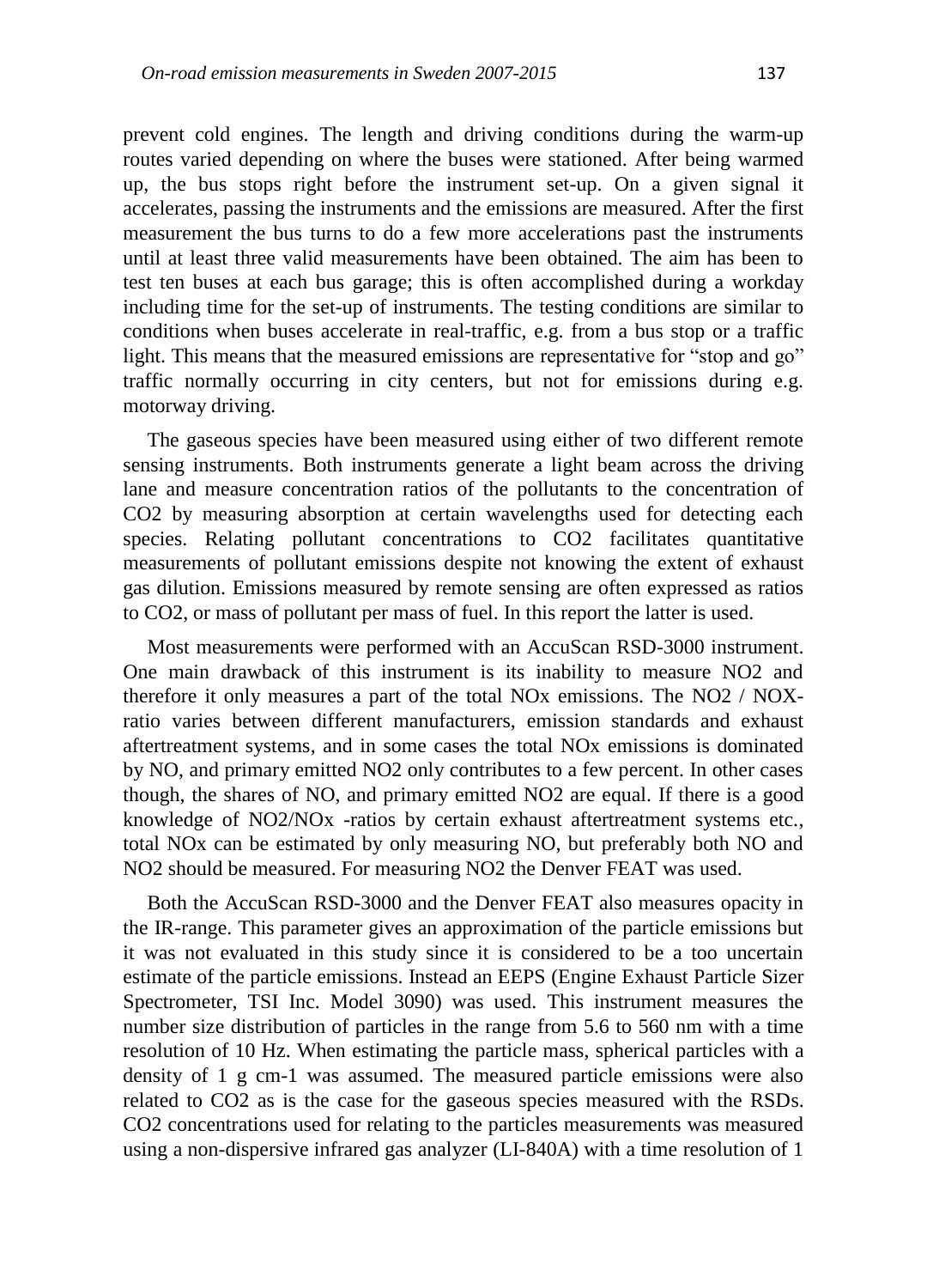Hz. The sampling of the particle and CO2 emissions was conducted by using an extractive sampling of the passing bus plumes, where the sample was continuously drawn through a cord-reinforced flexible conductive tubing. To prevent the influence of the ambient temperature on the measurement a thermodenuder (TD) was used in front of the EEPS (298K). Figure 1 shows a schematic of the experimental setup.

Today many buses use SCR (Selective Catalytic Reduction) systems for reducing nitrogen oxides. The efficiency of these is strongly dependent on the exhaust (catalyst) temperature. Since the temperature was not measured during these tests, it was not possible to determine if high NOX emissions from SCRequipped buses was a consequence of low temperature or a malfunctioning SCR system.



Figure 1. Schematic of the experimental set-up used (Hallquist *et al.* 2013).

## **4 Results**

Most of the measurements of nitrogen oxides during full throttle acceleration in the studies conducted from 2010 to 2015 were done with the AccuScan RSD 3000, which does not measure  $NO<sub>2</sub>$ . The total  $NO<sub>2</sub>$  emission have instead been estimated by using general  $NO<sub>2</sub>/NO<sub>X</sub>$  ratios from the HBEFA road emission model (HBEFA, 2016) or ratios estimated by IVL from measurements with the Denver FEAT. Since the  $NO<sub>2</sub>$  part in most cases is approximations, some of the figures in this paper instead present measured NO (as  $NO<sub>2</sub>$  equivalents). In general, median emission values of e.g. different Euro standards are presented. This will give a value more representative of the Euro standard compared to the mean, since the mean may be affected by high-emitters. However, in some cases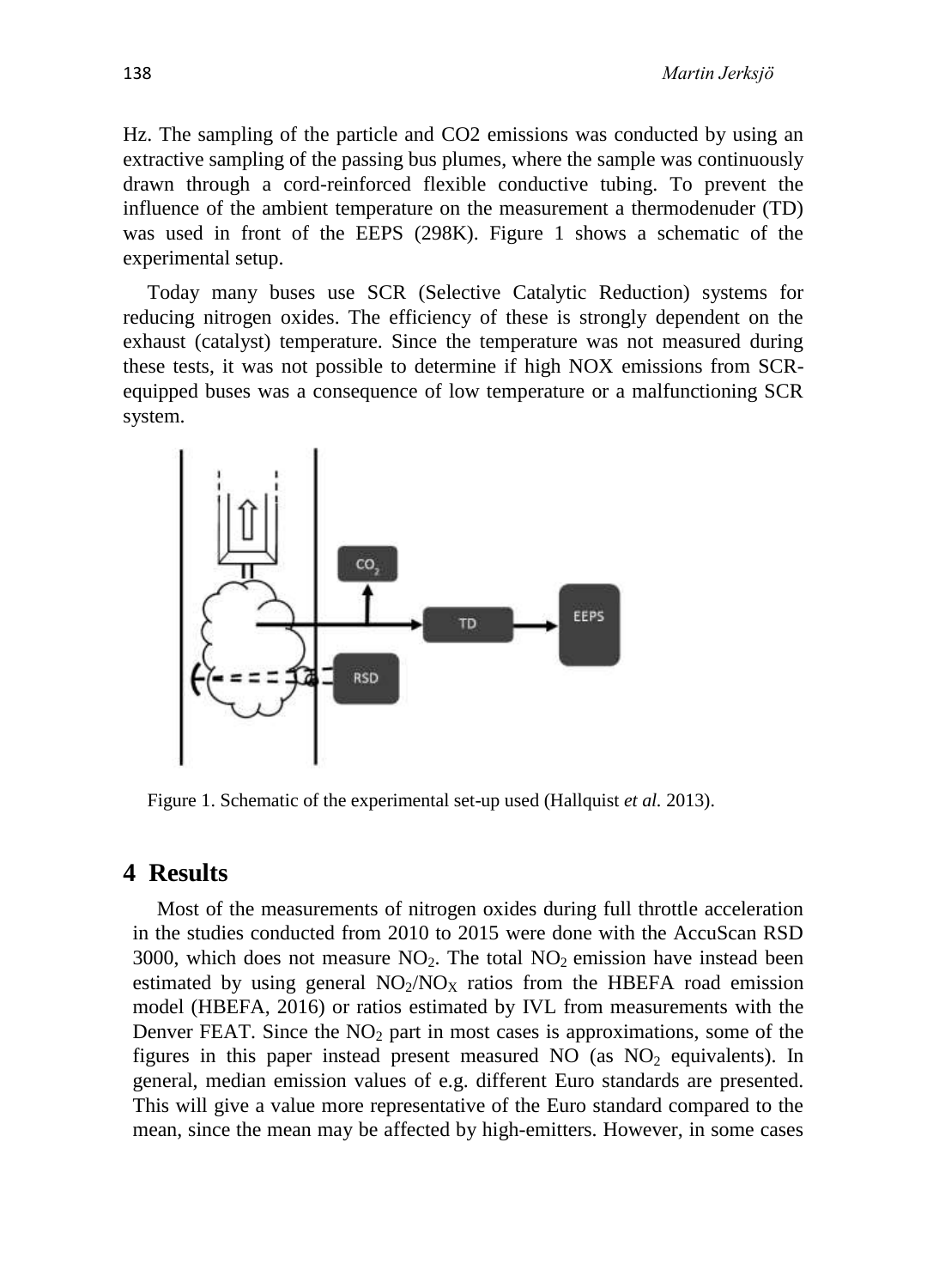the averages are presented with a 95% confidence interval. All measured emission factors are expressed as mass of pollutant per kg fuel burnt and are notated as  $EF<sub>NO</sub>$ ,  $EF<sub>PM</sub>$  etc.

In total 218 unique buses were measured at the depots during the period 2010- 2015. Fifteen of the buses were measured twice and one was measured three times during the six year period. The emission standard of the tested buses ranged from Euro II to Euro VI. Some of the tested Euro V diesel buses were in the Swedish vehicle register referred to as EEV. According to Västtrafik, and in some cases the bus operator, these buses were specified to comply with the Euro V standard, but not the EEV standard. Since it was not clear how to classify these vehicles all diesel buses referred to as EEV in the register is referred to as Euro V vehicles in this paper. Also different techniques for reducing  $NO<sub>X</sub>$  and particles are represented among the buses. Information about the Euro standard and exhaust aftertreatment systems was obtained from the bus operators or Västtrafik. Some of the information from the operators did show up to be wrong during the data evaluation, especially regarding information on the presence of particle reduction systems for Euro IV and Euro V buses. However, most of this incorrect information could be corrected by contacting the vehicle manufacturers. All manufacturers also have their own implementation of the aftertreatment system that differs from the other brands, even though they are similar. This is important to bear in mind since the emissions will depend not only on the technique but also on bus/engine manufacturer. Table 1 shows a summary of all the measured buses with respect to fuel type, Euro class and technology. Also the measured mean and median emissions of  $NO<sub>X</sub>$  (EF<sub>NOx</sub>) and PM (EF<sub>PM</sub>) are presented. Information about the fuel was obtained from the bus operators. Some buses, mostly Euro V and Euro VI, were fueled with 100% RME (Rapeseed Methyl Ester). When it comes to diesel there may be a mix of different low blends of RME and HVO (Hydrotreated Vegetable Oil). Since IVL does not have this detailed information all low blends are termed as diesel.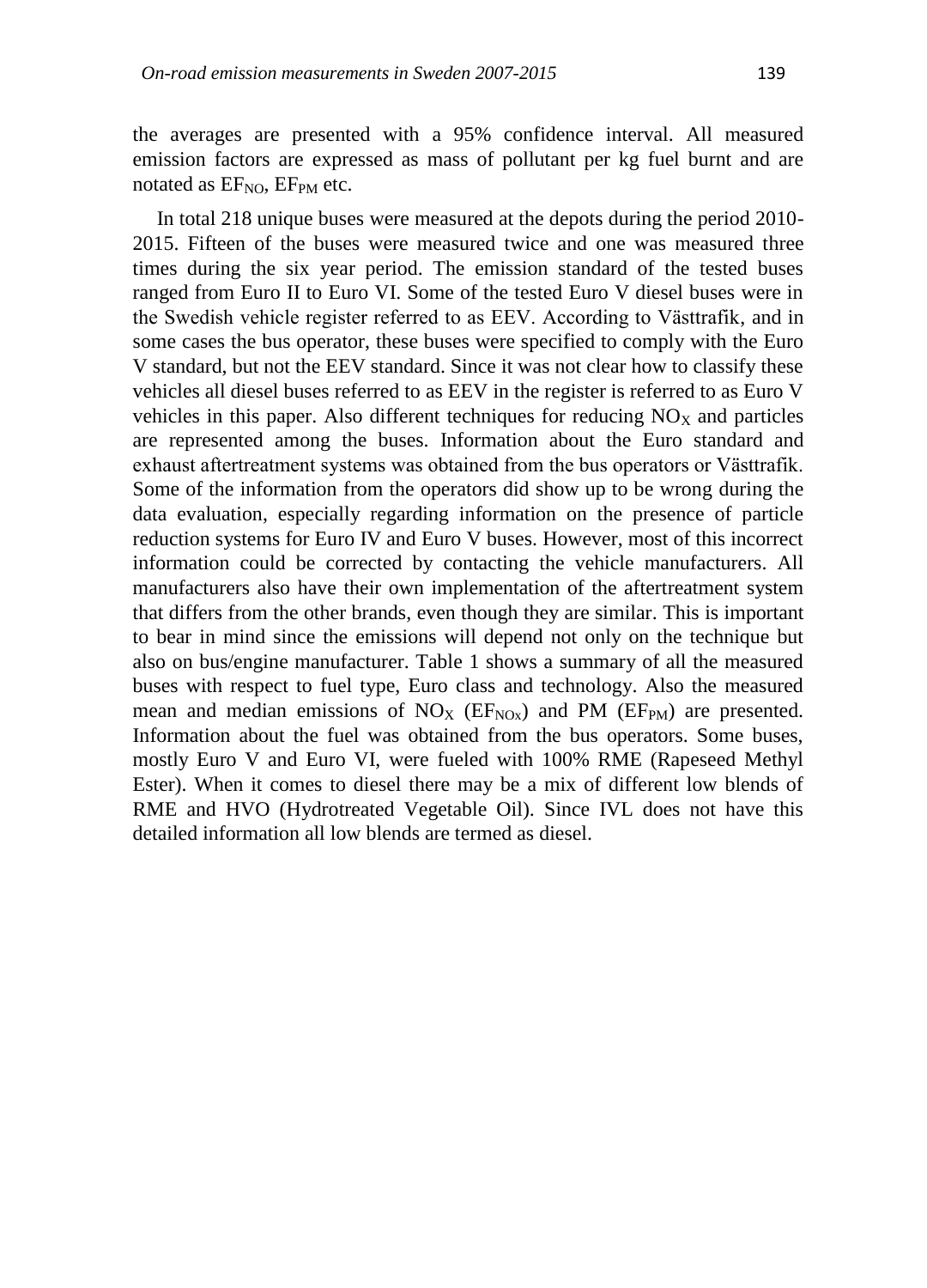| Table 1. Number of tested buses and $EF_{NQx}$ and $EF_{PM}$ by fuel, Euro standard and exhaust |
|-------------------------------------------------------------------------------------------------|
| aftertreatment system. HEV = Hybrid electric vehicle, $DF =$ dual fuel (diesel and              |
| methane). Dual fuel buses where operated on diesel when tested.                                 |

| Fuel                | Euro<br>std.                | Technolo<br>gy            | $#$ *           | #**            | $EF_{NOX}$     |                |                | EF <sub>PM</sub> |                |                |
|---------------------|-----------------------------|---------------------------|-----------------|----------------|----------------|----------------|----------------|------------------|----------------|----------------|
|                     |                             |                           |                 |                | Media          |                | 95%            | Media            |                | 95%            |
|                     |                             |                           |                 |                | $\mathbf n$    | Mean           | CI             | $\mathbf n$      | Mean           | CI             |
| Diesel              | $E$ II                      |                           | $\overline{2}$  | $\overline{2}$ | 22             | 22             | 69             | 819              | 259            | 2325           |
| Diesel              | $\mathbf E$ III             |                           | 11              | $\overline{7}$ | 12             | 14             | 6              | 1571             | 1794           | 668            |
| Diesel              | $\mathop{\hbox{\rm E}}$ III | <b>DPF</b>                | $\overline{17}$ | 16             | 13             | 16             | 5              | 188              | 229            | 134            |
| Diesel              | $\mathop{\hbox{\bf E}}$ III | SCR+DP<br>F               | 5               | $\overline{4}$ | 22             | 26             | 19             | 6                | 507            | 1360           |
| Diesel              | E III                       | EGR+DP<br>$\mathbf{F}$    | $\mathbf{1}$    | $\mathbf{1}$   |                | 18             |                |                  | 61             |                |
| Diesel              | E IV                        | <b>SCR</b>                | $\overline{4}$  | $\overline{4}$ | 10             | 13             | 21             | 222              | 746            | 1746           |
| Diesel              | E IV                        | <b>EGR</b>                | 12              | 12             | 14             | 15             | $\tau$         | 650              | 1151           | 719            |
| Diesel              | EV                          | <b>SCR</b>                | 42              | 42             | 22             | 27             | 6              | 257              | 301            | 66             |
| Diesel              | E<br>$V^{***}$              | SCR+DP<br>F               | $\overline{4}$  | $\overline{4}$ | 20             | 21             | 9              | $\mathbf{1}$     | $\mathbf{1}$   | $\overline{2}$ |
| Diesel              | EV                          | EGR+DP<br>$\mathbf{F}$    | 5               | 5              | 11             | 13             | 8              | 36               | 54             | 62             |
| Diesel<br>(HEV)     | EV                          | <b>SCR</b>                | $\overline{7}$  | $\overline{7}$ | 30             | 27             | $\mathbf{1}$   | 41               | 45             | 23             |
| <b>RME</b>          | $\mathop{\hbox{\rm E}}$ III | SCR+DP<br>$\mathbf{F}$    | $\overline{2}$  | $\overline{2}$ | 38             | 38             | $\overline{4}$ |                  | 68             |                |
| <b>RME</b>          | E IV                        | <b>SCR</b>                | 6               | 6              | 40             | 39             | 24             | 233              | 268            | 262            |
| <b>RME</b>          | E IV                        | <b>EGR</b>                | $\overline{2}$  | $\overline{2}$ | 13             | 13             | 16             | 72               | 72             | 197            |
| <b>RME</b>          | $\mathbf{E}\;\mathbf{V}$    | <b>SCR</b>                | 23              | 22             | 38             | 38             | $\overline{7}$ | 28               | 59             | 26             |
| <b>RME</b>          | EV                          | $EGR+DP$<br>${\bf F}$     | $\tau$          | $\overline{7}$ | 10             | 10             | 5              | 61               | 64             | 35             |
| <b>RME</b><br>(HEV) | EV                          | <b>SCR</b>                | 10              | 10             | 42             | 39             | 11             | 19               | 21             | 9              |
| RME (DF)            | E V                         | <b>SCR</b>                | 10              | 10             | 36             | 35             | $\overline{2}$ | 77               | 82             | $\overline{7}$ |
| <b>RME</b>          | E VI                        | EGR+SC<br>$\mathbf R$     | 9               | 9              | $\overline{4}$ | $\overline{4}$ | $\overline{2}$ | $\mathbf{1}$     | $\overline{2}$ | $\overline{2}$ |
| <b>RME</b><br>(HEV) | E VI                        | $EGR + SC$<br>$\mathbf R$ | $\overline{4}$  | $\overline{4}$ | $\overline{7}$ | 13             | 24             | $\mathbf{1}$     | $\mathbf{1}$   | $\mathbf{1}$   |
| Methane             | <b>EEV</b>                  |                           | 50              | 46             | $\overline{0}$ | 30             | 11             | 8                | 23             | 13             |
| Methane             | E VI                        |                           | $\overline{2}$  | $\overline{2}$ | 0.45           | 0.45           | 0.32           | $\overline{2}$   | $\overline{2}$ | 17             |
| <b>Total</b>        |                             |                           | 235             | 224            |                |                |                |                  |                |                |

\* In this column every bus that were tested two or three times are counted two or three times respectively.

\*\* In this column every bus that were tested two or three times and not have changed from diesel to RME are counted only once. Six of the buses were tested both on diesel and RME, hence these buses are included twice in this column. \*\*\* mini buses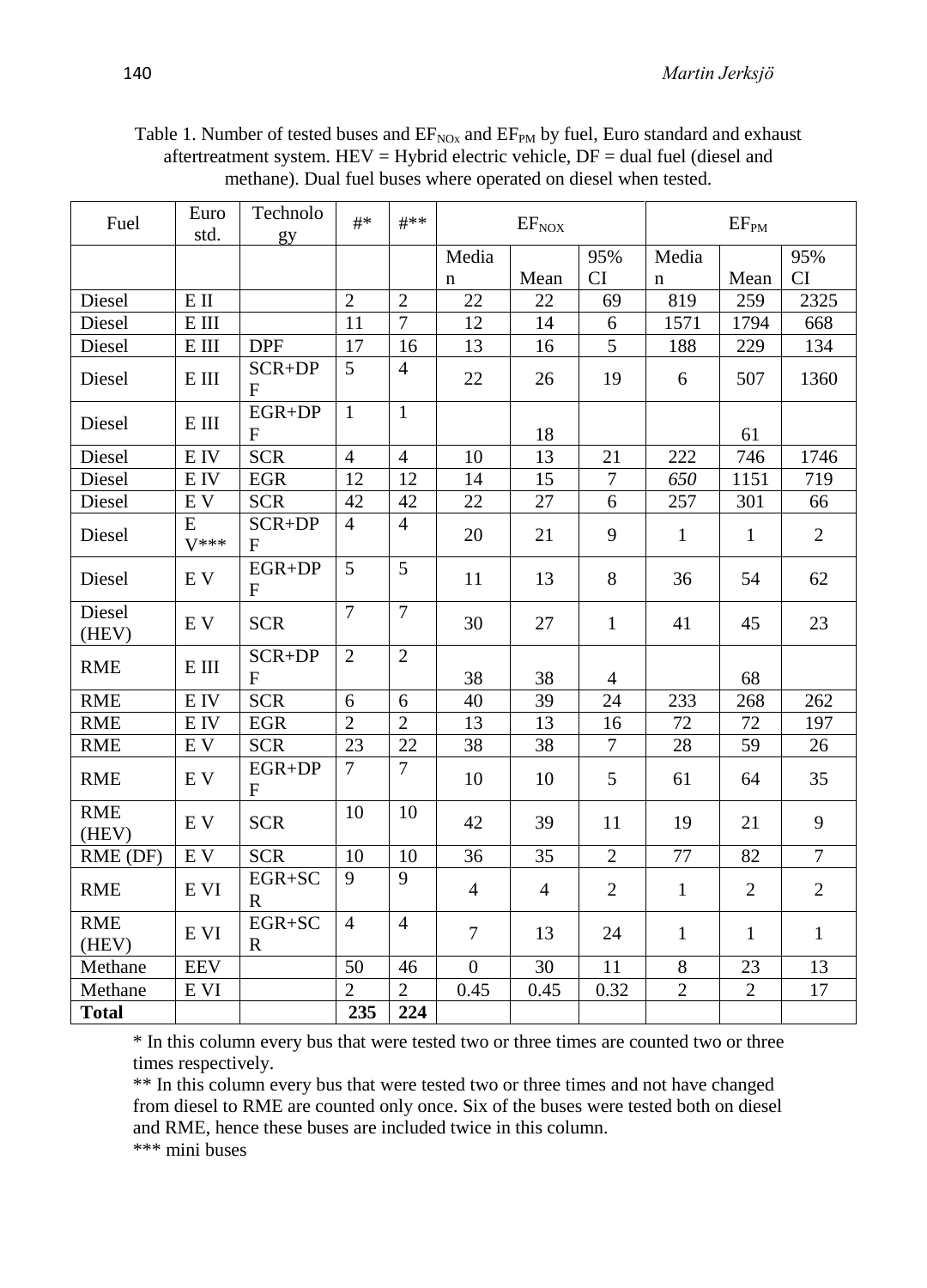#### **NO<sup>X</sup> emissions by Euro standard**

Measured  $EF_{NQx}$  from all buses are shown in Figure 2, together with the median values of each Euro class/technology. The figure shows that there is no decrease in  $NO<sub>X</sub>$  emissions going from Euro III to Euro V for the conditions valid in the controlled measurements. As is seen in Figure 2, buses equipped with an SCR-catalyst have approximately twice the emissions of their EGR equivalents. This is most likely due the SCR not operating at optimal conditions during the tests. The tested Euro VI (diesel) buses though, use both SCR and EGR and the measured  $NO<sub>X</sub>$  emissions from these buses were several times lower than the emissions from the Euro V buses, and did not show any sign of significant increases in  $NO<sub>X</sub>$  even after longer periods of stand still. When it comes to methane powered buses, the very high median emissions are due to some groups of buses emitting high amounts of  $NO<sub>x</sub>$ .

Figure 3 shows  $EF_{NO}$  for methane powered buses by manufacturer (M1-M4), model year and age of the vehicle when tested. In a complete analysis of the emission behavior from the different manufacturers there are even more parameters that should be considered, e.g. different models from the same manufacturer, kilometers driven and maintenance. The differences between models from the same manufacturer did not show any significant differences, and this information was chosen not to be included in the analysis. When it comes to driven kilometers, IVL did get information about only a few of the buses and no information at all about when the buses were serviced. Emissions of NO from two of the manufacturers (M3 and M4) were low regardless of vehicle age (median 1.5 g kg fuel<sup>-1</sup> and 4.9 g kg fuel<sup>-1</sup>). M2 showed a bit higher median emission (20 g kg fuel<sup>-1</sup>) compared to M3 and M4, also two really high emitters were identified from M2. The highest median emission was measured from manufacturer M1 (67 g kg fuel<sup>-1</sup>), and the variation in NO-emissions between the different individual buses within this brand was relatively large. Also, all the buses from M1 were owned by the same operator which may have an influence on the emissions, e.g. that all the buses have higher yearly driving distances than other buses and that the maintenance scheme differed from other operators. However, the reason for these differences between manufacturers was not further investigated.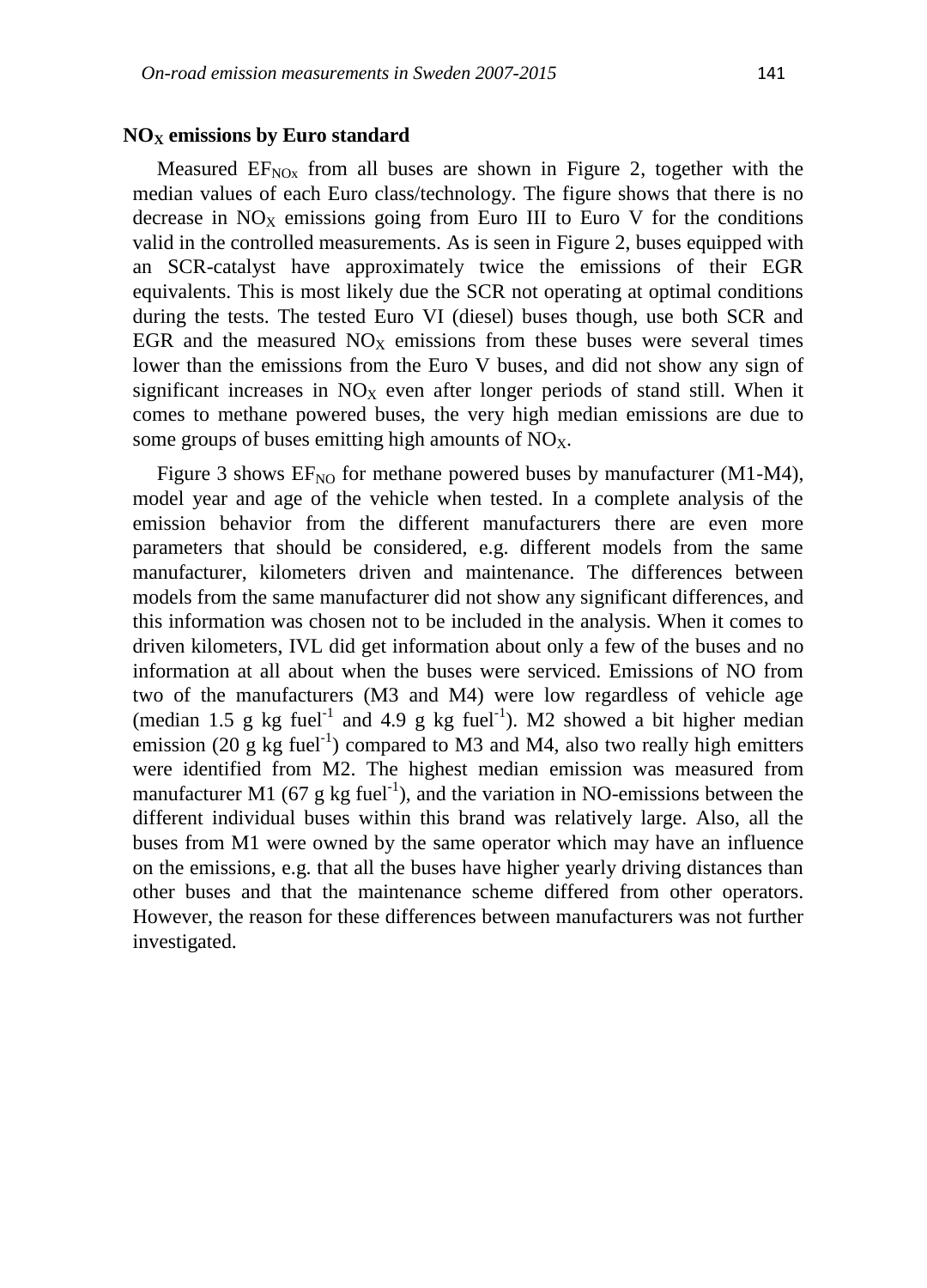

Figure 2. Measured  $EF_{NOX}$  from all buses by Euro standard and aftertreatment system (circles) and median  $EF_{\text{NOX}}$  (black lines).



Figure 3.  $EF_{NO}$  from methane powered buses by manufacturer, model year and age.

## **Particle emissions by Euro standard**

In Figure 4 the particle emissions (by mass) for all the tested buses are shown. There is a large variation in emissions between different classes but also within the Euro classes. Euro III (without DPF) and IV (EGR) have the highest median  $EF<sub>PM</sub>$  (1571 and 649 mg kg fuel<sup>-1</sup> respectively) and the EEV (methane fueled) and the Euro VI buses the lowest  $(8 \text{ and } 1 \text{ mg kg fuel}^{-1}$  respectively).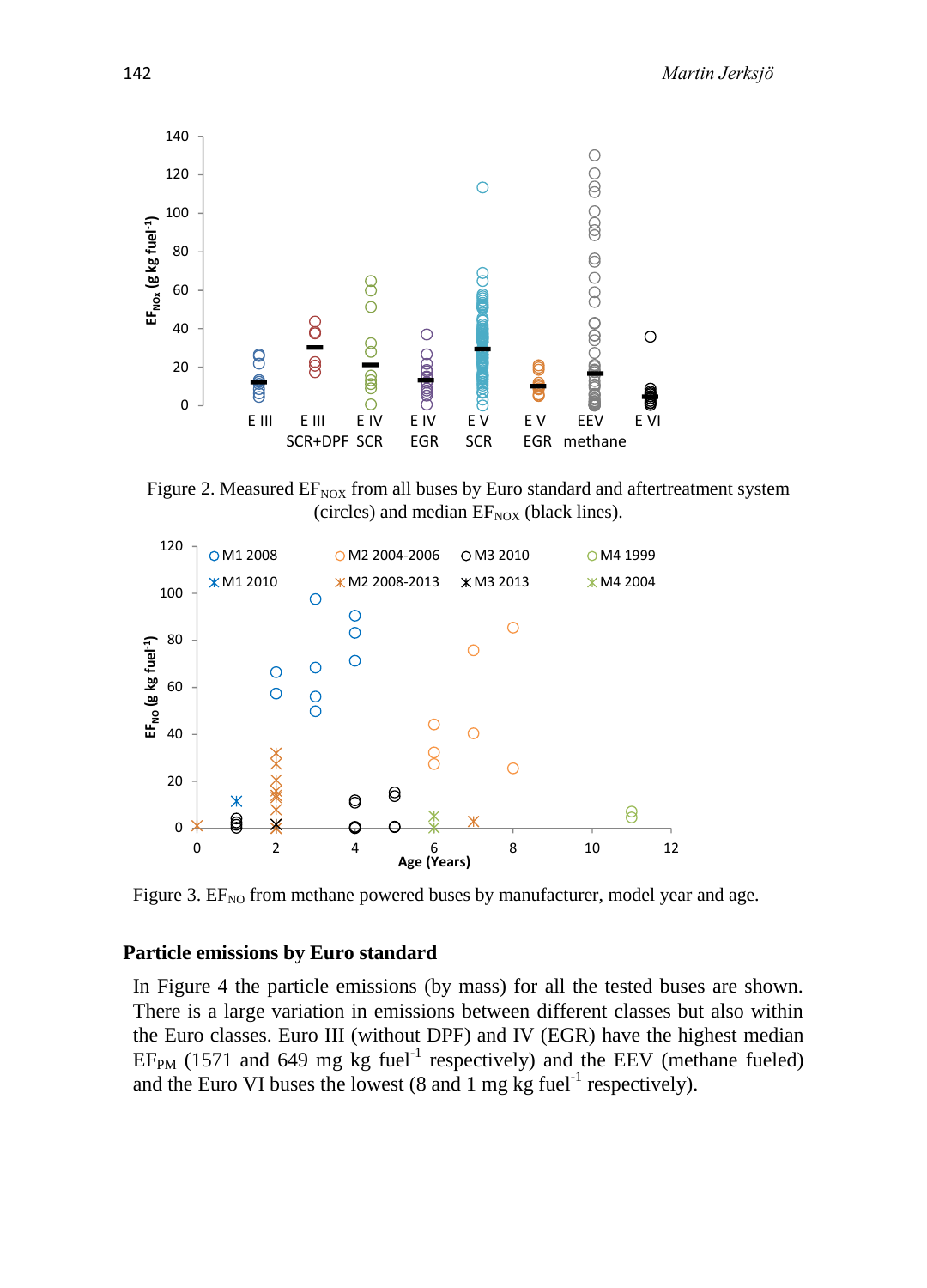

Figure 4. Measured  $EF_{PM}$  from all buses by Euro standard/aftertreatment system (circles) and median  $EF_{PM}$  (black lines). The secondary axis is for Euro VI.

Buses equipped with diesel particulate filter (DPF) are emitting significantly less particle mass compared to similar buses without DPF as is illustrated in Figure 5 for Euro III buses. The median  $EF_{PM}$  with DPF is 188 mg kg fuel<sup>-1</sup> and the median  $EF_{PM}$  without 1571 mg kg fuel<sup>-1</sup>, respectively. The reason for high masses for some buses equipped with DPF may be malfunction of the DPF.



Figure 5.  $EF_{PM}$  of Euro III buses equipped with (red) and without DPF (orange). Stated errors are at the statistical 95% confidence level.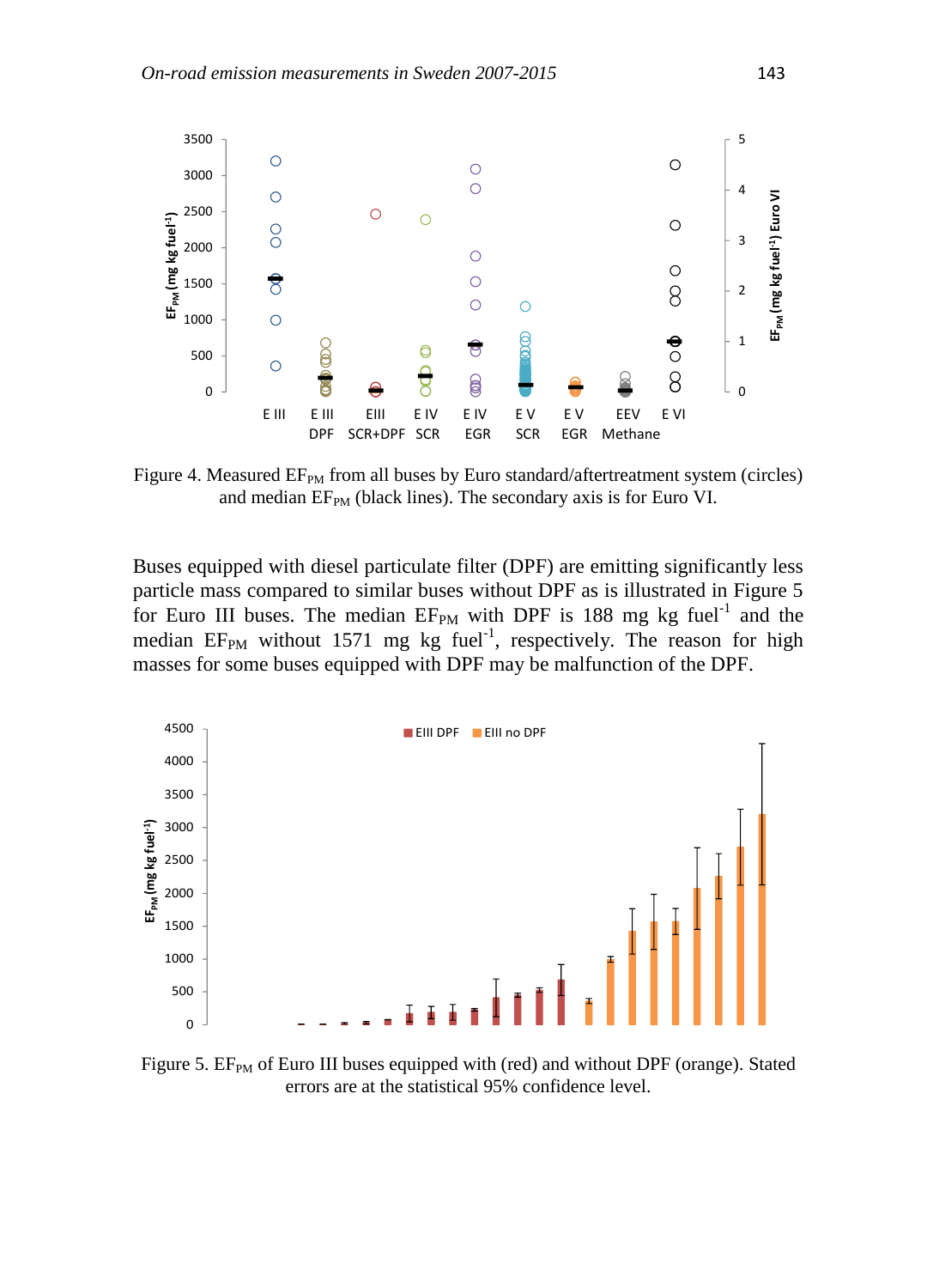Buses corresponding to the Euro V standard were the most frequently tested. In Figure 6, all the Euro V buses are shown and subdivided depending on fuel and  $NO<sub>X</sub>$  abatement technology. For SCR buses the median  $EF<sub>PM</sub>$  was higher for diesel buses compared to RME fueled buses. For the EGR buses the median  $EF<sub>PM</sub>$  was very similar between the different fuel types, 36 and 61 mg kg fuel-1, respectively. However, these buses were equipped with DPF. Additionally, for the RME buses, the median EF<sub>PM</sub> was similar for the EGR+DPF and SCR technologies (61 and 28 mg kg fuel<sup>-1</sup>, respectively).



Figure 6.  $EF_{PM}$  of the tested Euro V buses with respect to fuel and  $NO_X$  abatement technology. The secondary y-axis is for Diesel SCR buses. Stated errors are at the statistical 95% confidence level.

#### **Particle and NO<sup>X</sup> emissions from diesel vs RME fueled buses**

Among the tested diesel buses there was a mixture between buses fueled with conventional (low blended) diesel and buses fueled with 100% RME. This enabled an analysis of differences in emissions depending on the type of fuel. To minimize the number of parameters other than the fuel that may influence the emissions, only Euro V buses with SCR from one manufacturer were considered. However, different models from this manufacturer were included. When it comes to particle mass, the median emission from RME fueled buses was 88% lower than the median for buses fueled with low-blended diesel  $(30 \text{ mg} \text{ kg} \text{ fuel}^{-1}$  and  $249$  mg kg fuel<sup>-1</sup>, respectively), see Figure 7. The particle emissions from the RME fueled buses were generally low,  $\langle 100 \text{ mg} \text{ kg} \text{ fuel}^{-1}$ , whereas the scatter for diesel fueled buses was much larger, ranging from 41 to 1200 mg kg fuel<sup>-1</sup>.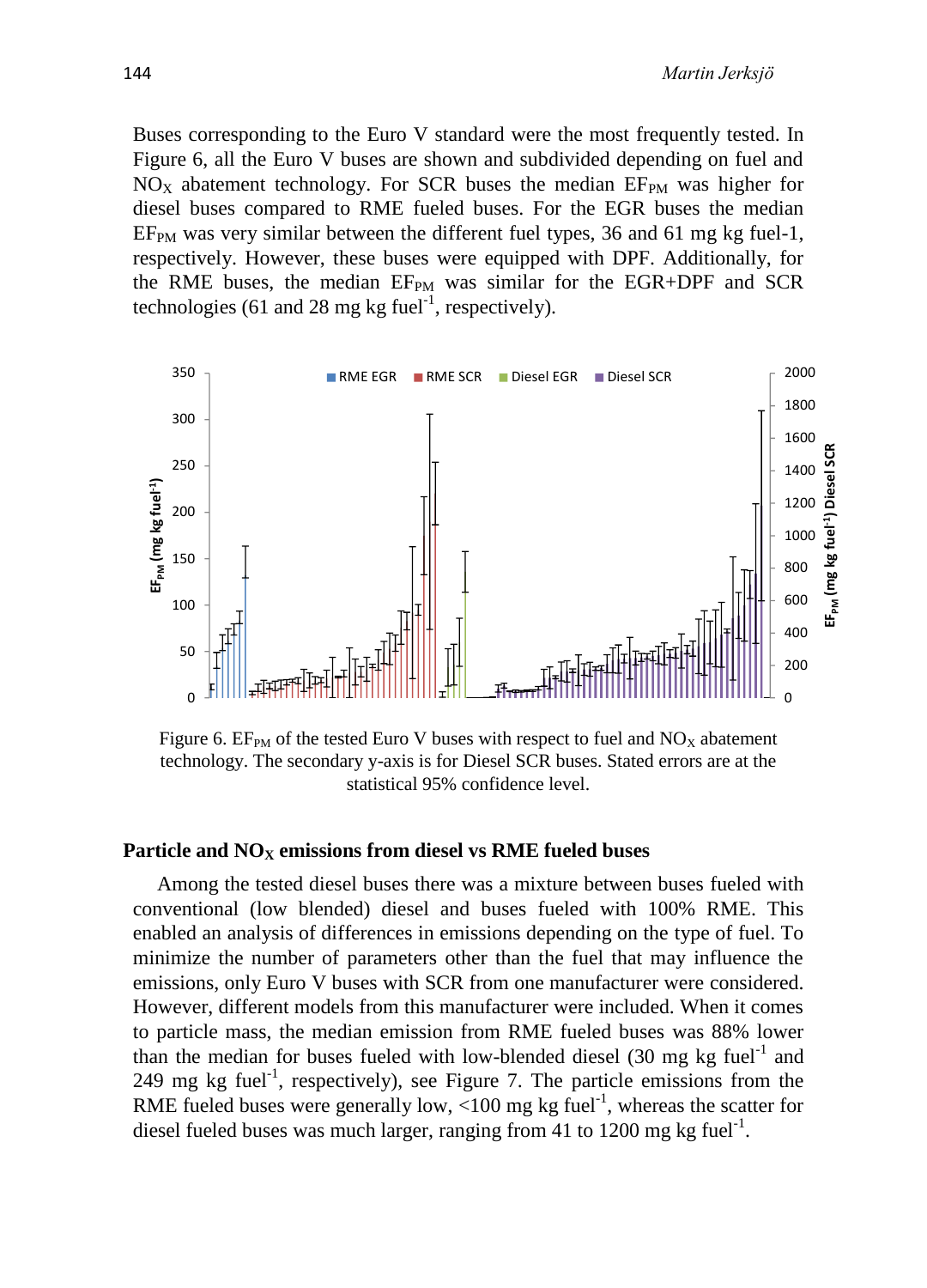Any differences in  $NO<sub>X</sub>$ -emissions between the fuels are not as a clear as for particle mass, Figure 8. This is in line with expectations as the  $NO<sub>X</sub>$  reduction system (SCR) is dependent on parameters such as the exhaust temperature which was not controlled in this study. However, the median  $NO<sub>X</sub>$  emission from buses fueled with low blended diesel was 35% higher than for RME fueled buses (25 g kg fuel<sup>-1</sup> and 33 g kg fuel<sup>-1</sup>, respectively). Still it is not possible to determine if the measured difference in this study is fuel dependent, or if it is a consequence of different exhaust gas temperatures of the tested buses. Most likely it is an effect of both fuel and temperature.



Figure 7. Median  $EF_{PM}$  for Euro V busses running on RME (red symbols) and diesel (black symbols).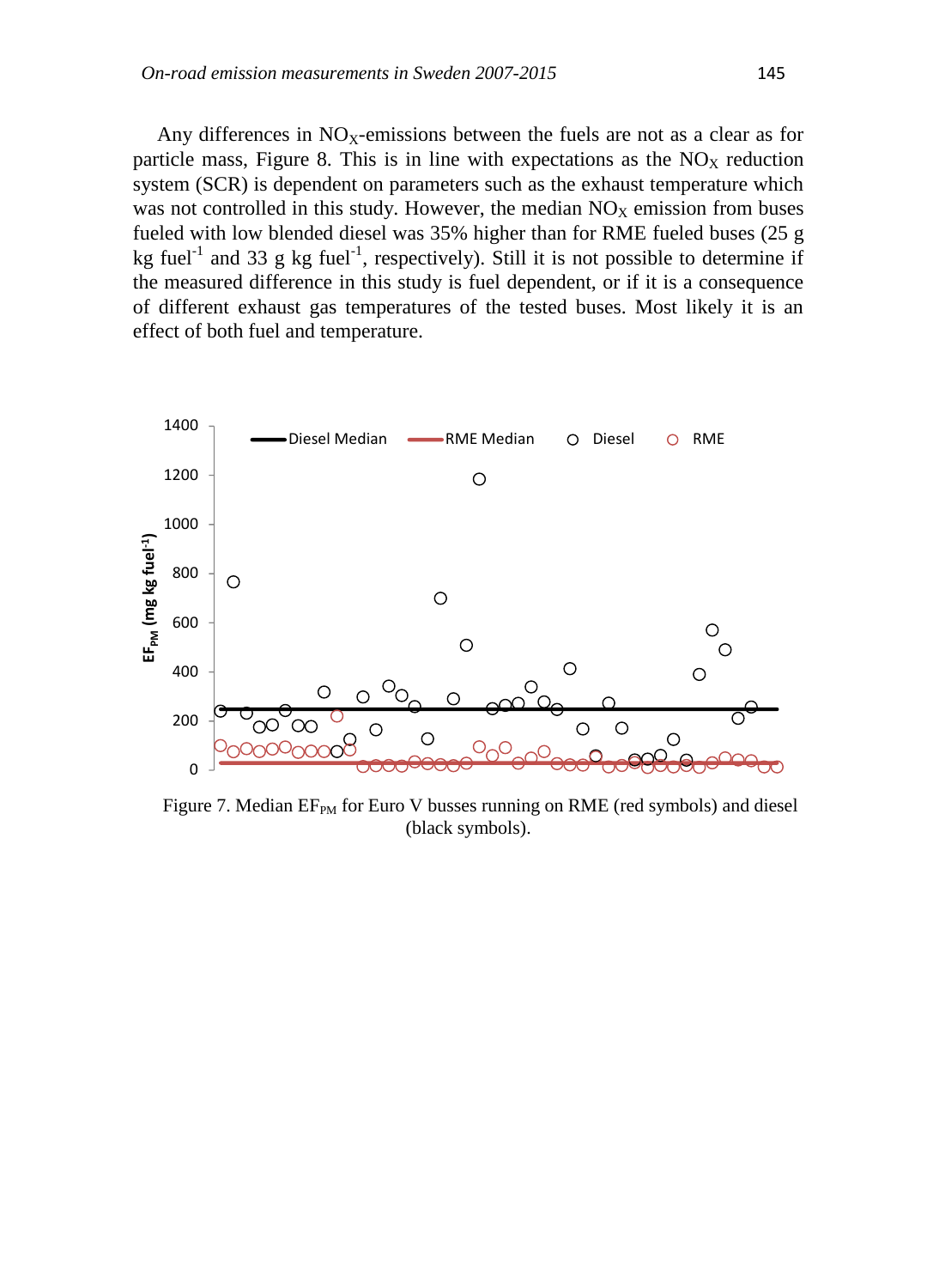

Figure 8. Median  $EF_{NO}$  for Euro V busses running on RME (red symbols) and diesel (black symbols).

### **Emissions from buses tested both on diesel and 100% RME**

Seventeen of the buses were analyzed more than once, with one year or more between each occasion. For six of these buses (here named B1, B2, B3, B4, B5 and B6) there was a fuel switch from diesel to RME between the two occasions the bus was tested, and both a decrease (B1, B2 and B3) and an increase (B4, B5 and B6) in  $EF_{PM}$  when running on RME compared to diesel were observed. The emission standard of B1, B4 and B6 was Euro IV and Euro V for B2, B3 and B5.

B1 was converted to be operated on 100% RME in 2014. Also the particulate filter was washed in March 2015 (four months before the measurements). The lower emissions in 2015 compared to 2010 may be a consequence of both the conversion to RME and/or the newly washed particulate filter. Both B2 and B3 were converted to be operated by 100% RME and the particle emissions were significantly lower in 2015 compared to 2012 (Figure 9). Common for these buses is that the combustion conditions were similar (i.e. small difference in  $EF_{CO}$ ) at both occasions the bus was tested, indicating a general reduction in  $EF<sub>PM</sub>$  when running on RME compared to diesel (Figure 9).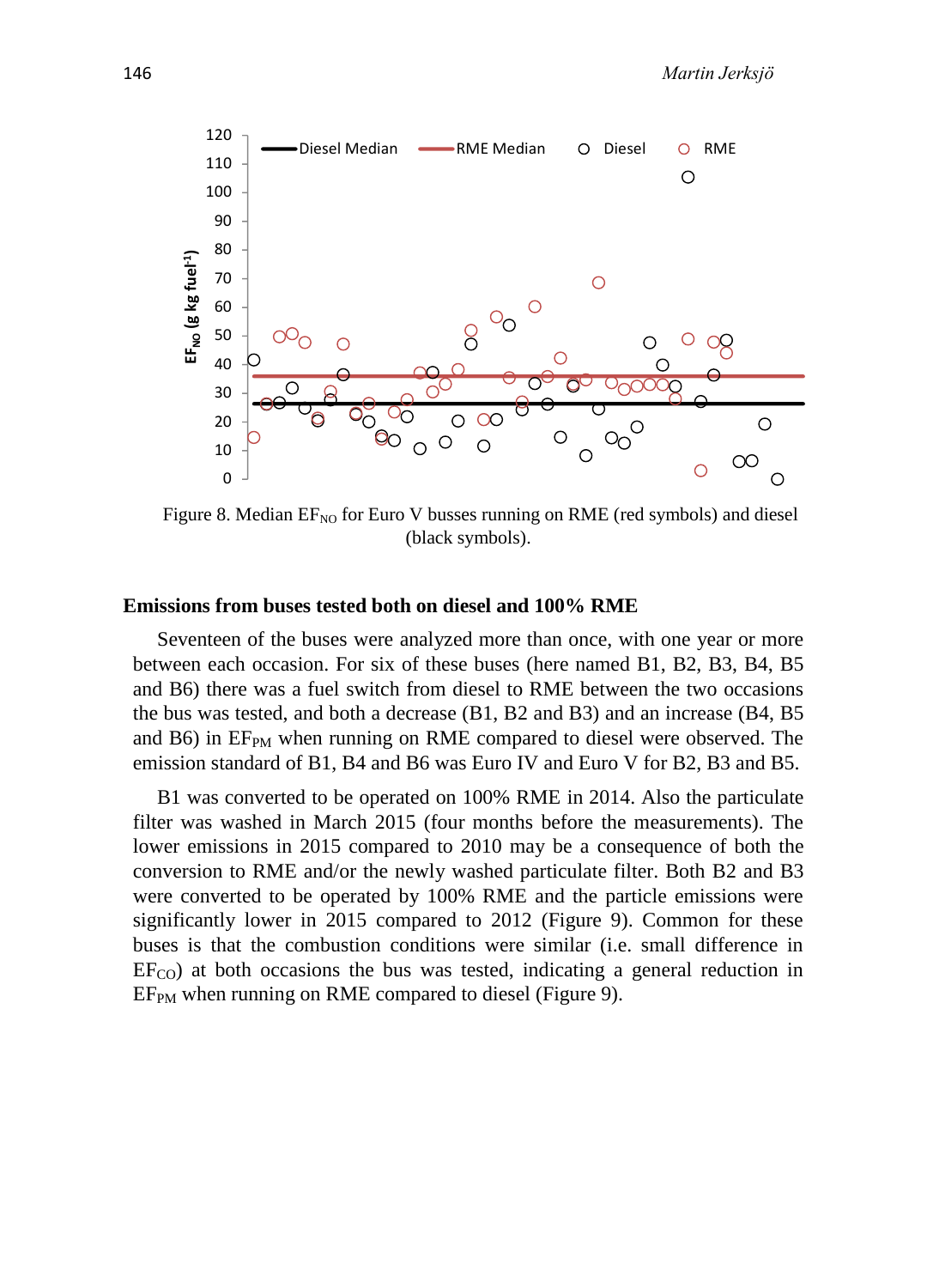

Figure 9.  $EF_{PM}$  for buses that have been tested at multiple years and where there has been a fuel switch (red symbols are  $EF_{PM}$  when fueled with RME).

For B4, B5 and B6 the particle emissions were higher when running on RME compared to diesel. B4 was converted to RME operation sometime between 2011 and 2015, and B11 was converted sometime between 2014 and 2015. However, for B4 and B6 also the  $EF_{CO}$  was much higher when running on RME (Figure 9), indicating a more incomplete combustion, hence favoring soot formation. It is therefore difficult to distinguish between impact of fuel and impact of different combustion conditions on the emissions.

B5 was converted to RME operation sometime between 2010 and 2015. There was a slight increase in particle mass emitted when running on RME, and also the CO emission increased somewhat. However, the CO emission was much lower compared to B4 and B6. Additionally, B5 was equipped with a DPF, so another possibility for the increase in particle mass emitted, besides fuel and combustion conditions, is the performance of the DPF.

For three of the buses (B2, B3 and B6) the measured difference in  $EF_{NO}$  was statistically significant (Figure 10). B2 and B3 showed an increase of NO emissions when fueled with RME compared to diesel, whereas B6 showed the opposite trend. B6 did even show a significant increase of  $E_{PM}$  and  $E_{CO}$ , but the reason for the lower NOx emission is hard to determine without knowing more about the bus/engine. Since it was equipped with an SCR catalyst it may just be a consequence of better operating conditions of the catalyst at the second measurement occasion.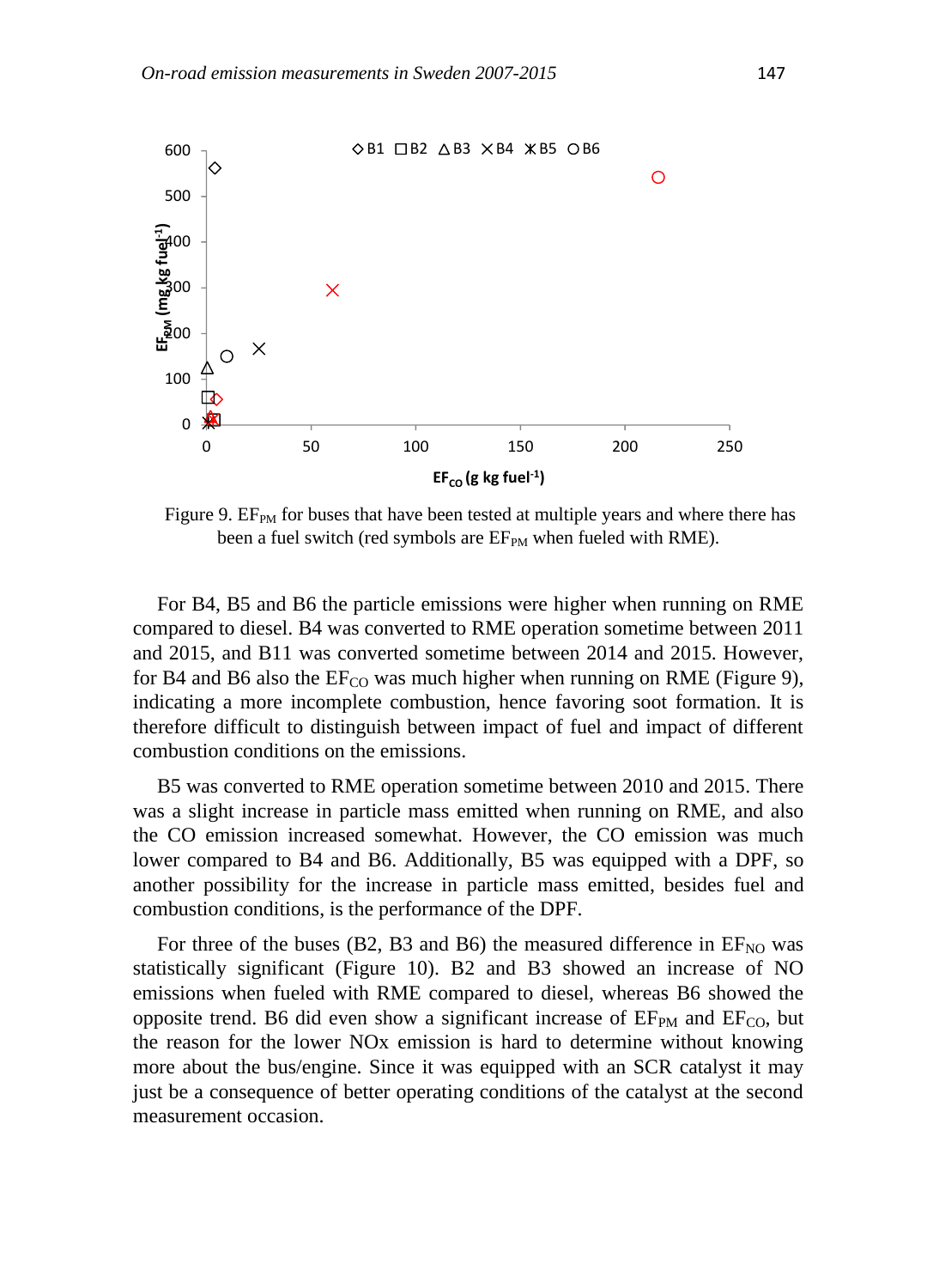

Figure 10.  $EF_{NO}$  for buses that have been tested at multiple years and where there has been a fuel switch (red symbols are  $EF_{NO}$  when fueled with RME).

### **On-road measurements**

#### **Buses**

This section presents  $NO<sub>X</sub>$  emissions and  $NO<sub>2</sub>/NO<sub>X</sub>$  ratios measured from the roadside with the Denver FEAT in 2014. For comparison, measured  $NO<sub>2</sub>/NO<sub>X</sub>$ ratios are compared to ratios measured during the controlled acceleration measurements and also to ratios from the HBEFA model.

The by far most frequent emission standard measured among the buses from the roadside was Euro V (this was also the case with the controlled measurements at the bus depots). Among the measured Euro V buses one manufacturer was dominating. There were also three other manufacturers that were represented to an extent that an analysis of differences in  $NO<sub>X</sub>$  between the brands was considered possible. This is interesting since different manufacturers may use different versions of exhaust aftertreatment systems that may result in e.g. different levels of emitted  $NO<sub>X</sub>$  and  $NO<sub>2</sub>/ NO<sub>X</sub>$  ratios. It is also interesting to compare  $NO<sub>x</sub>$  emissions measured from the roadside with measured emissions from the controlled acceleration measurements.

Table 2 presents measured  $NO<sub>X</sub>$  emissions together with information on emission standard,  $NO<sub>X</sub>$  reducing technology, manufacturer and number of measurements. Comparing emissions from the SCR equipped Euro V buses (M1 and M2) show that the differences in median and average  $NO<sub>X</sub>$  emissions are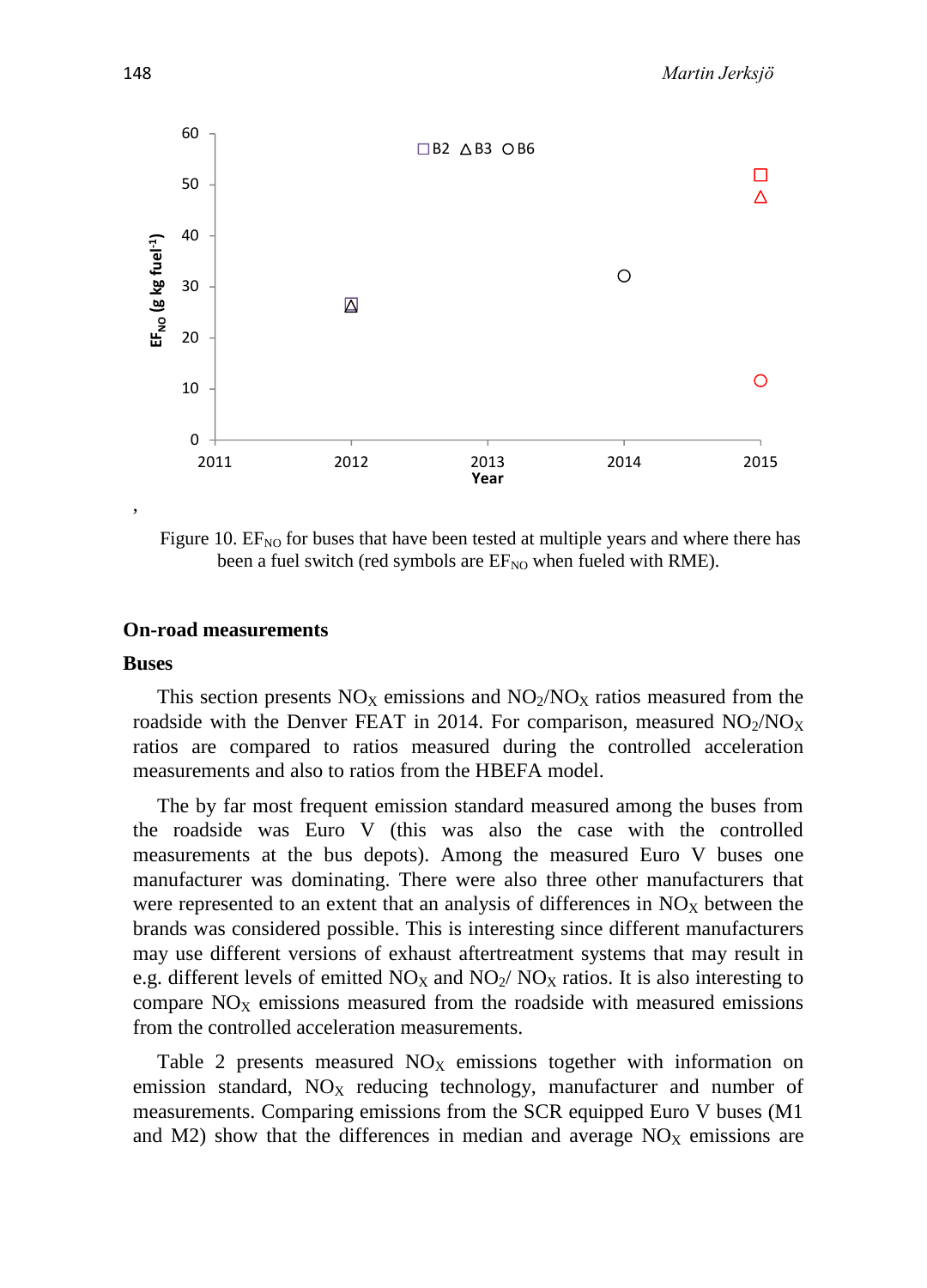quite large. However the number of measurements of M2 is low and this is reflected in the confidence interval. If comparing to the measured NOx during the controlled acceleration measurements from the same manufacturers, the difference is similar to what is observed from the roadside which may indicate lower on-road  $NO_X$  emissions from M2 compared to M1. The  $NO_2/NO_X$  ratio between M1 and M2 are similar though.

The EGR equipped buses (M3 and M4) shows similar levels of  $NO<sub>X</sub>$ emissions but the average  $NO_2/~NO_X$  ratio differs greatly (5 vs 41%). One possible reason may be due to different techniques used for particle reduction, but this could not be confirmed during this study.

Only two unique Euro VI buses were measured from the roadside (total 6 measurements) and the  $NO<sub>X</sub>$  emissions were low, similar to the observations from the controlled measurements during acceleration. The  $NO<sub>2</sub>/ NO<sub>X</sub>$  ratio was measured to 29% from roadside and 22% during the controlled measurements. It should be noted though that this is a ratio of two low averages based on a small number of measurements which makes the ratio uncertain.

| <b>Euro</b><br><b>Standar</b><br>$\mathbf d$ | <b>Techno</b><br>l.    | <b>Bran</b><br>d | #                     | #              | $EF_{NOx}$   |                |                  | NO2/NO <sub>X</sub> |                |              |
|----------------------------------------------|------------------------|------------------|-----------------------|----------------|--------------|----------------|------------------|---------------------|----------------|--------------|
|                                              |                        |                  | (tota<br>$\mathbf{I}$ | (uniqu<br>e)   | Media<br>n   | Avera<br>ge    | 95<br>$\%$<br>CI | Roadsi<br>de        | Controll<br>ed | <b>HBEFA</b> |
| E III                                        |                        | Mix              | 10                    | $\overline{7}$ | 43           | 42             | 7                | 5%                  |                | 7%<br>(30%)  |
| E V/<br><b>EEV</b>                           | <b>SCR</b>             | M1               | 246                   | 116            | 41           | 43             | 3                | 2%                  | 1%             | 7%<br>(25%)  |
| EV                                           | <b>SCR</b>             | M <sub>2</sub>   | 8                     | $\overline{4}$ | 26           | 29             | 19               | 2%                  |                | 7%<br>(25%)  |
| E V/<br><b>EEV</b>                           | <b>EGR</b>             | M <sub>3</sub>   | 173                   | 79             | 20           | 25             | $\overline{2}$   | 5%                  |                | 21%<br>(25%) |
| EV                                           | <b>EGR</b>             | M <sub>4</sub>   | 19                    | 13             | 21           | 21             | $\overline{4}$   | 41%                 |                | 21%<br>(25%) |
| E VI                                         | $SCR + E$<br><b>GR</b> | M1               | 6                     | $\overline{2}$ | $\mathbf{1}$ | $\overline{2}$ | 3                | 22%                 | 29%            |              |

Table 2.  $EF_{\text{NOX}}$  emissions (g kg fuel<sup>-1</sup>) measured from the roadside and  $NO_2$  share of  $NO<sub>x</sub>$  measured during the controlled acceleration measurements, from the roadside and ratios taken from the HBEFA model.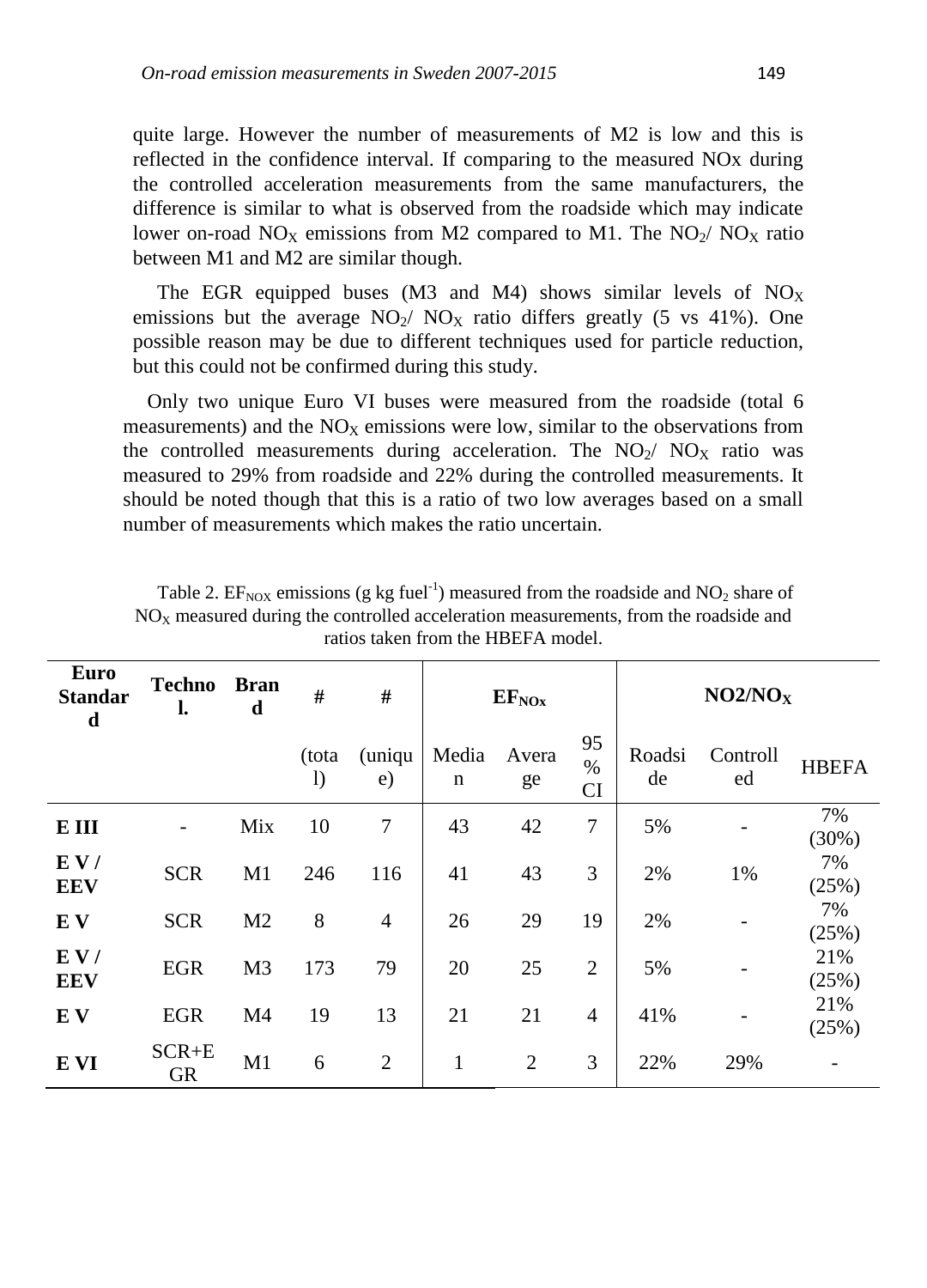#### **Passenger cars**

The roadside measurement campaigns in 2007 and 2014 resulted together in 20 000 valid measurements on passenger cars. This is a quite low number compared to many other similar remote sensing studies from which data have been published. Still our results are similar to those presented in e.g. Carslaw *et al.* (2013) and Borken-Kleefeld and Chen (2013), which indicates that the amount of data is still sufficient to use for some analyses, even though the uncertainties in the means in some cases are high.

All figures in this section are presented as average emissions by Euro class with error bars showing the 95% confidence interval of the mean. Pre-Euro 1 vehicles are divided into three groups, Pre-Euro cars with a three way catalyst, vehicles of model year 87-88 where there is a mix of vehicles with and without three-way catalysts, and Pre-Euro which only includes cars without three-way catalysts. Only vehicles with a measured vehicle specific power between 2.5 and 22.5 are included.

Figure 11 - 14 show emission trends of CO, HC, NO<sub>X</sub> and NH<sub>3</sub> from pre-Euro to Euro 6 for gasoline passenger cars. Other remote sensing studies of European passenger car emissions, e.g. Carslaw *et al.* (2013) and Borken-Kleefeld and Chen (2013), have shown that these emissions have decreased for every new Euro standard from Euro 1 through Euro 5. Carslaw *et al.* (2013) have also shown that ammonia from gasoline cars is predominantly emitted from the first model years that were equipped with three-way catalysts. Then the emissions have decreased through the emission standards to be at approximately the same level for Euro 6 vehicles as for pre-Euro non-catalyst vehicles. Results from Carslaw *et al.* (2013) and Borken-Kleefeld *and Chen* (2013) also clearly show that when it comes to diesel cars newer cars emit about the same level of  $NO<sub>x</sub>$  that new cars did 20 years ago. Data from the measurements in Gothenburg in 2007 and 2014 show the same trends. Moreover, when comparing average emissions by Euro standard between the 2007 and 2014 measurements, the  $NO<sub>X</sub>$  emissions seem to have increased within the same emission standard. If analyzing  $NO$  ad  $NO<sub>2</sub>$  separately it shows that NO has increased and at the same time  $NO<sub>2</sub>$  has decreased, also leading to a decreased  $NO_2/NO_X$  ratio. The reason for the increase in  $NO_X$  and at the same time lower  $NO<sub>2</sub>/NO<sub>X</sub>$  comparing the measurements in 2007 with 2014 is not clear. Some of it may be attributed to the uncertainty due to a relatively low number of measurements. But it may also be deactivation of the diesel catalyst which causes deterioration of the  $NO<sub>X</sub>$  reduction performance and the ability to produce  $NO<sub>2</sub>$ . This may also be the reason for the difference between the 2007 Gothenburg measurements and data presented in Carslaw (2013). Other differences between the measurements in Sweden and the UK may be a different mix of engine sizes. In Carslaw (2013b) the  $NO<sub>2</sub>/NO<sub>X</sub>$ -ratios for diesel cars are presented separately for  $\leq$  2 liter engines and  $\geq$  2 liter engines. This shows a higher NO<sub>2</sub> share for the larger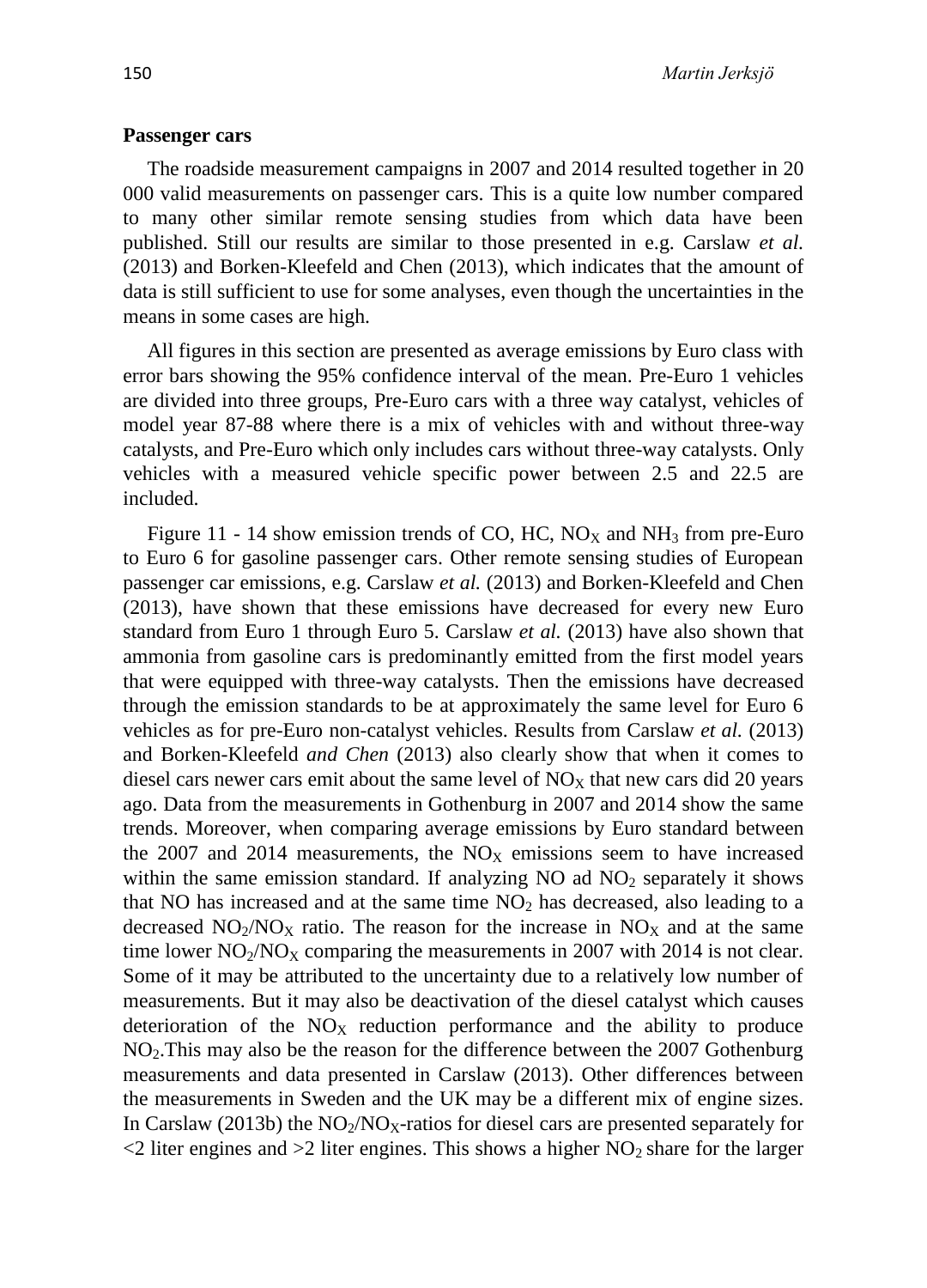engines in a certain VSP range with a maximum of about 47% for Euro 4 cars with low VSP. The diesel vehicles measured had an average cylinder volume of 2.3 l and 2.2 l for Euro 3 and Euro 4 vehicles respectively in 2007. In 2014 the averages were 2.3 l and 2.1 l. Another difference may be a possibly higher share of Euro 3 vehicles with DPF in Sweden compared to the UK.

Figure 4 shows that the  $NO<sub>2</sub>/NO<sub>X</sub>$  ratio measured in 2007 increased from about 15% for Euro 2 cars to about 47% for Euro 3 cars and 56% for Euro 4 cars. The increase from Euro 2 to Euro 3 is due to the introduction of diesel oxidation catalysts (DOC) in Euro 3 vehicles. Some Euro 4 cars were equipped with DOC + diesel particulate filter (DPF) which may explain the higher  $NO<sub>2</sub>/NO<sub>X</sub>$  ratio from Euro 4 compared to Euro 3, Carslaw *et al*. 2016. Data presented in Carslaw *et al.* (2013) also show this stepwise increase of the  $NO_2/NO_X$  ratio from Euro 2 to Euro 4.



Figure 11. CO emissions from gasoline cars as measured in Gothenburg 2007 and 2014.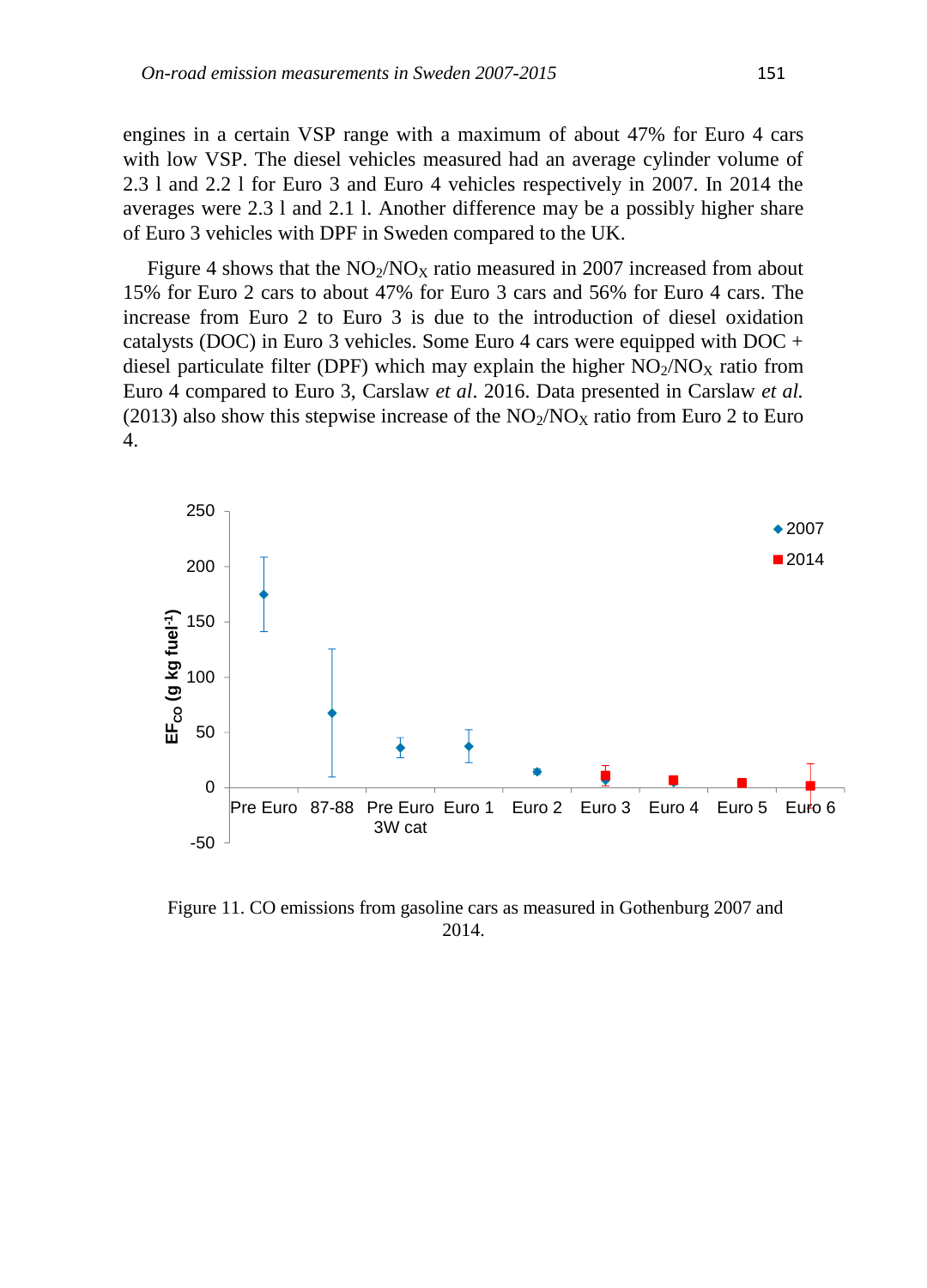

Figure 12. HC emissions from gasoline cars as measured in Gothenburg 2007 and 2014.



Figure 13.  $NO<sub>x</sub>$  emissions from gasoline cars as measured in Gothenburg 2007 and 2014.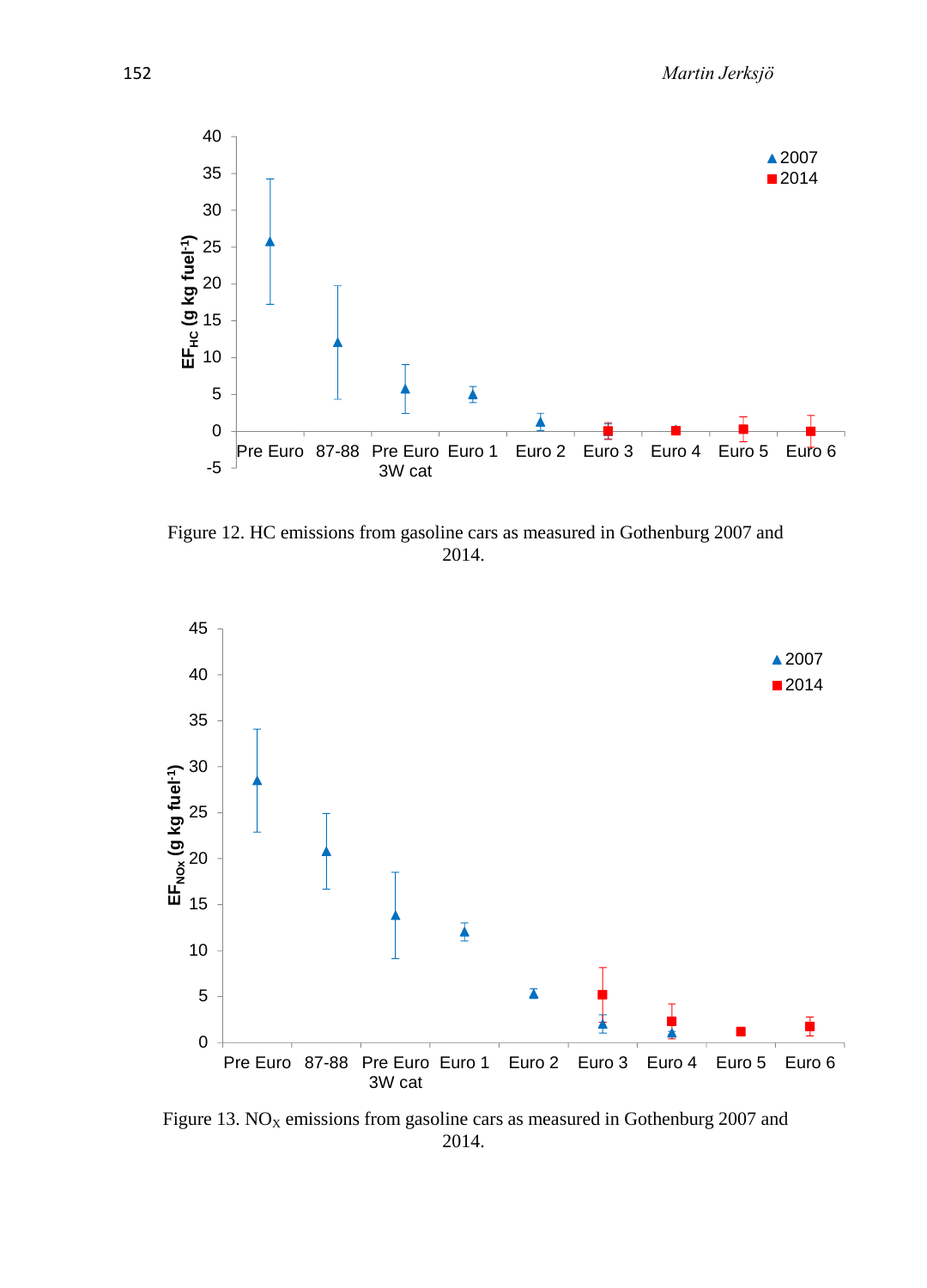

Figure 14. NH<sub>3</sub> emissions from diesel cars as measured in Gothenburg 2007 and 2014.



Figure 15.  $NO<sub>X</sub>$  emissions from diesel cars as measured in Gothenburg 2007 and 2014.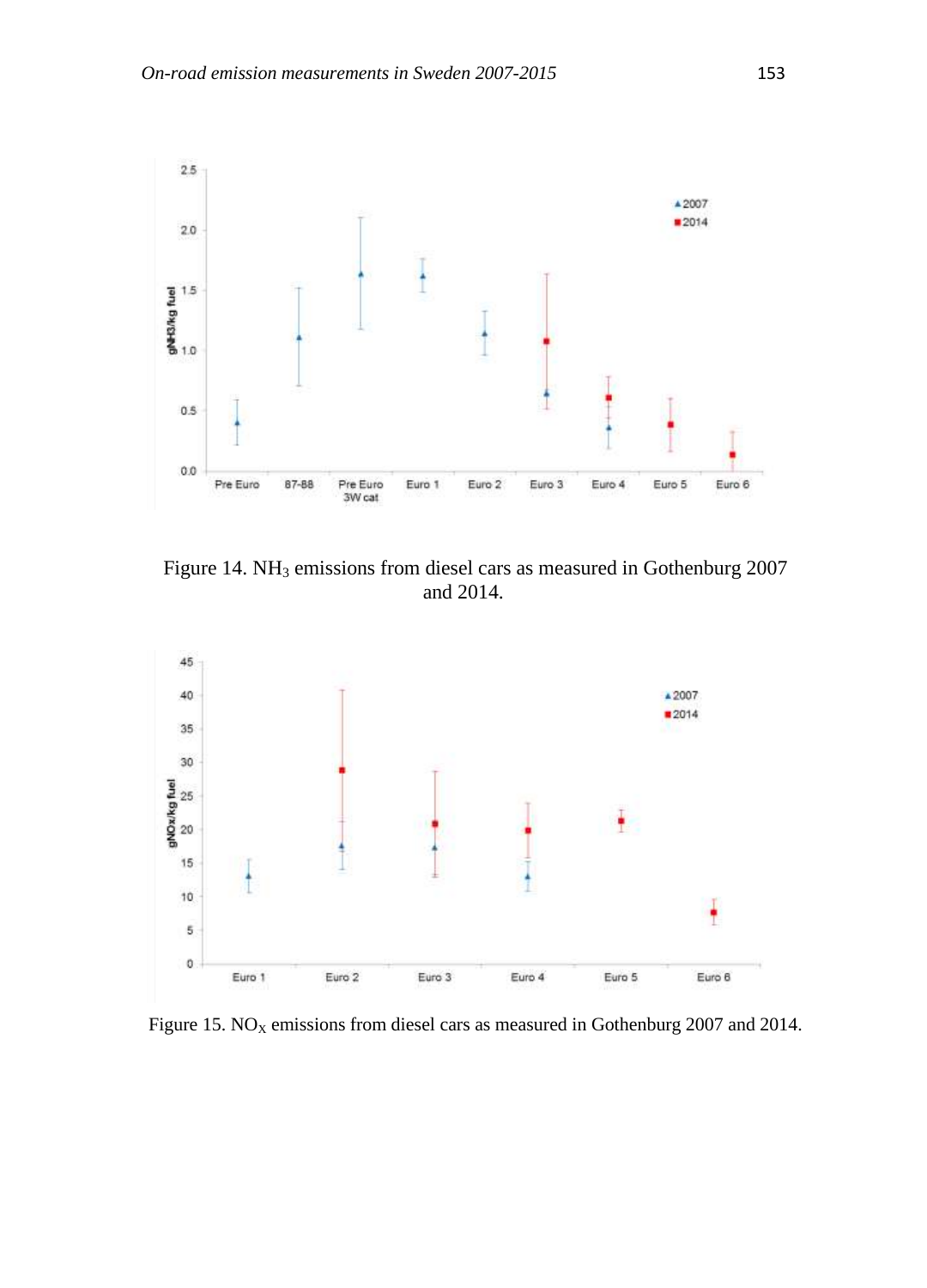

Figure 16.  $NO_2/NO_X$  ratio in exhausts from diesel cars as measured in Gothenburg 2007 and 2014.

# **5 Conclusion**

During 2007-2015 on-road emission measurements by means of remote sensing were conducted in Sweden, mainly on heavy-duty buses and passenger cars. The number of measured vehicles in the studies is relatively small compared to other similar studies in Europe and the United States. However, the Swedish data shows comparable results with other studies. What differs from most other published studies on roadside emission measurements, is the use of an Engine Exhaust Particle Sizer Spectrometer for measuring particle mass and number (of which only particle mass has been presented in this paper) on heavy-duty buses. These measurements have shown differences in emission behavior between different emission standards and emission reduction technologies. More over the roadside measurements on passenger cars in 2007 were probably the first of its kind in Europe including  $NO<sub>2</sub>$ . The following measurement in 2014 enabled an analysis of changes in  $NO$  and  $NO<sub>2</sub>$  emissions from diesel passenger by emission standard over a seven year period (2007 to 2014).

## **Acknowledgements**

Gary Bishop at the University of Denver is deeply acknowledged for big support in both measurements and data analysis, and Annette Bishop for her work on license plate recognition.